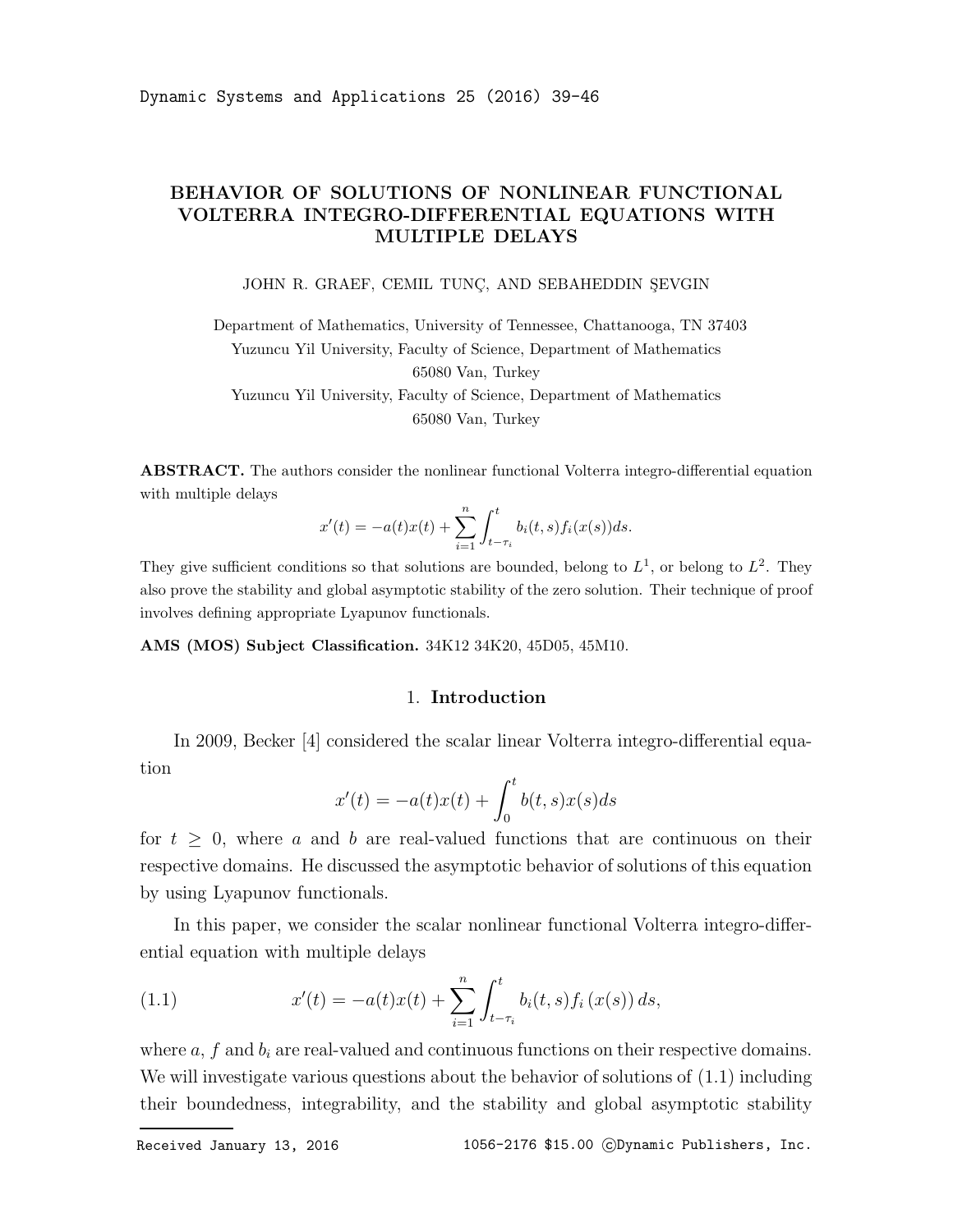of the zero solution. Our results differ from those currently in the literature (see,  $[3-12, 14, 16-20]$  and the references therein).

We let  $L^1[0, \infty)$  denote the set of all real-valued functions g for which  $\int_0^\infty |g(s)| ds$  $< \infty$  and  $L^2[0, \infty)$  denote the set of all real-valued functions h that are square integrable on  $[0, \infty)$ , i.e.,  $\int_0^\infty |h(s)|^2 ds < \infty$ .

## 2. Main Results

First, we establish sufficient conditions for all solutions of Eq. (1.1) to be bounded and belong to  $L^2[0,\infty)$ . Then, under additional conditions, we show that the solutions tend to zero as  $t \to \infty$  as well. Our covering assumptions on the functions in equation (1.1) are as follows. Let  $\Omega := \{(t, s) : 0 \le s \le t < \infty\}$  and let  $\tau = \max_{1 \le i \le n} \tau_i$ . Assume that:

- (H1) The functions  $a:[0,\infty)\to [0,\infty)$ ,  $f_i:\mathbb{R}\to\mathbb{R}$ , and  $b_i:\Omega\to\mathbb{R}$  are continuous for each  $i = 1, 2, ..., n;$
- (H2) there exists a constant  $\alpha > 0$  such that  $|f_i(x)| \leq \alpha |x|$  for all  $x \in \mathbb{R}$  and  $i =$  $1, 2, \ldots, n$ .

Our first result shows that solutions of equation (1.1) are bounded and the zero solution is stable.

**Theorem 2.1.** Assume conditions  $(H1)$ – $(H2)$  hold. If

(2.1) 
$$
a(s) - \sum_{i=1}^{n} \int_{s-\tau_i}^{t} \alpha |b_i(t, u)| du \ge 0
$$

for all  $t > t_0 - \tau > 0$  and

(2.2) 
$$
a(t) - \sum_{i=1}^{n} \int_{0}^{t} \alpha |b_{i}(t, s)| ds \ge 0
$$

for all  $t > 0$ , then all solutions of equation (1.1) are bounded and the zero solution of  $(1.1)$  is stable.

*Proof.* For any  $t_0 \geq 0$  and initial function  $\varphi \in C[t_0 - \tau, t_0]$ , let  $x(t) = x(t, t_0, \varphi)$  denote the solution of Eq. (1.1) on  $[t_0 - \tau, \infty)$  such that  $x(t) = \varphi(t)$  on  $[t_0 - \tau, t_0]$ . Define the functional

$$
V : [0, \infty) \times C[0, \infty) \to [0, \infty)
$$

by

(2.3) 
$$
V(t, \psi(\cdot)) = \psi^{2}(t) + \int_{0}^{t} \left\{ a(s) - \sum_{i=1}^{n} \int_{s-\tau_{i}}^{t} \alpha |b_{i}(t, u)| du \right\} \psi^{2}(s) ds.
$$

From (2.1), it is clear that

(2.4) 
$$
V(t, \psi(\cdot)) \ge \psi^2(t) \text{ for all } t \ge t_0 - \tau.
$$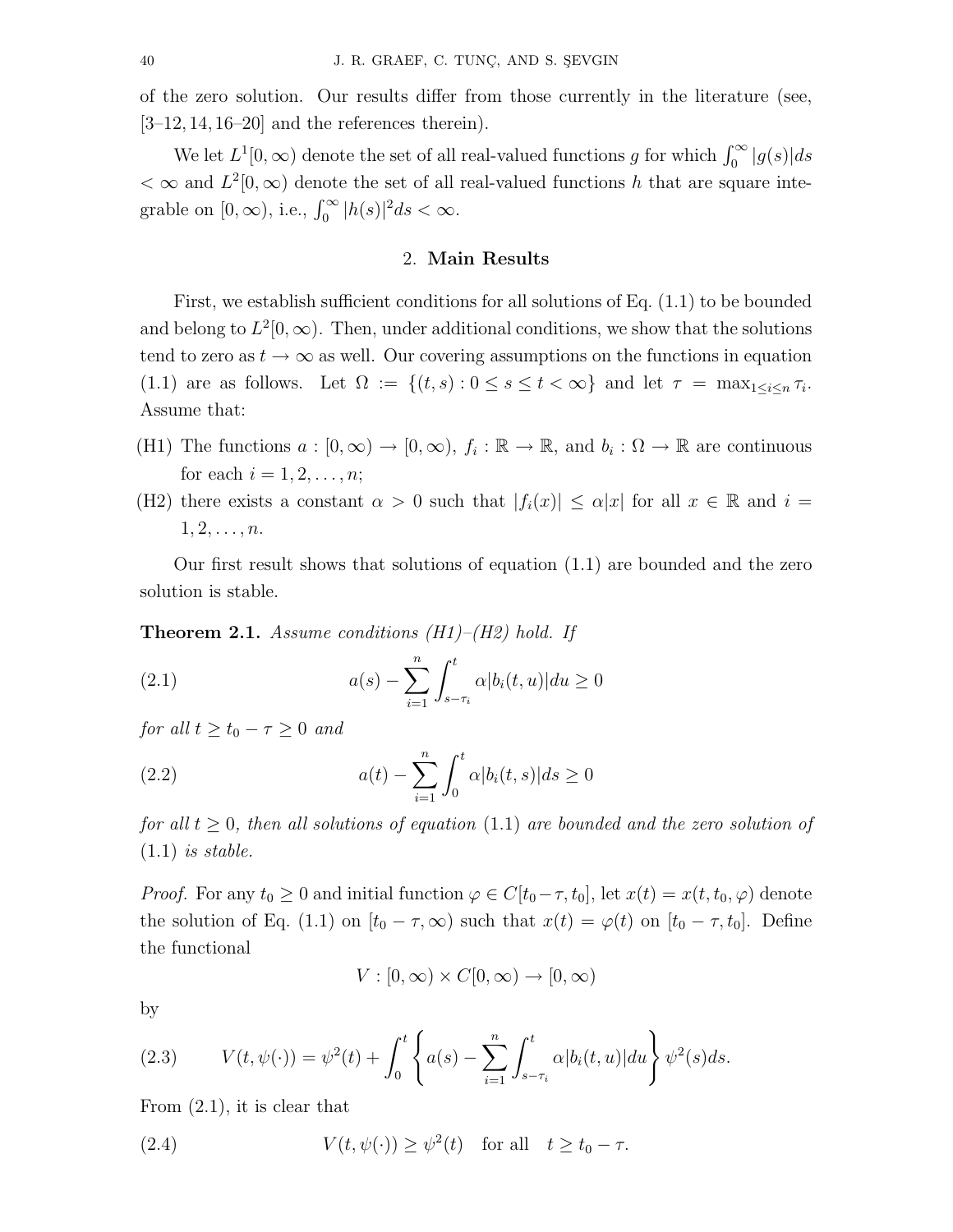Differentiating (2.3), we obtain

$$
V'(t) = \frac{d}{dt}V(t, x(t)) = 2x(t)x'(t) + a(t)x^2(t) - \sum_{i=1}^{n} \int_{t-\tau_i}^{t} \alpha |b_i(t, u)| du x^2(t)
$$
  
\n
$$
- \int_{0}^{t} \sum_{i=1}^{n} \alpha |b_i(t, s)|x^2(s)ds
$$
  
\n
$$
= 2x(t) \left[ -a(t)x(t) + \sum_{i=1}^{n} \int_{t-\tau_i}^{t} b_i(t, s) f_i(x(s))ds \right] + a(t)x^2(t)
$$
  
\n
$$
- \sum_{i=1}^{n} \int_{t-\tau_i}^{t} \alpha |b_i(t, u)| du x^2(t) - \sum_{i=1}^{n} \int_{0}^{t} \alpha |b_i(t, s)|x^2(s)ds
$$
  
\n
$$
= -a(t)x^2(t) + 2x(t) \sum_{i=1}^{n} \int_{t-\tau_i}^{t} b_i(t, s) f_i(x(s)) ds
$$
  
\n
$$
- \sum_{i=1}^{n} \int_{t-\tau_i}^{t} \alpha |b_i(t, u)| du x^2(t) - \sum_{i=1}^{n} \int_{0}^{t} \alpha |b_i(t, s)|x^2(s)ds
$$
  
\n
$$
\leq -a(t)x^2(t) + 2|x(t)| \sum_{i=1}^{n} \int_{t-\tau_i}^{t} \alpha |b_i(t, s)||x(s)|ds
$$
  
\n
$$
- \sum_{i=1}^{n} \int_{t-\tau_i}^{t} \alpha |b_i(t, u)| du x^2(t) - \sum_{i=1}^{n} \int_{0}^{t} \alpha |b_i(t, s)|x^2(s)ds
$$
  
\n
$$
\leq -a(t)x^2(t) + \sum_{i=1}^{n} \int_{0}^{t} \alpha |b_i(t, s)|(x^2(t) + x^2(s)) ds
$$
  
\n
$$
- \sum_{i=1}^{n} \int_{t-\tau_i}^{t} \alpha |b_i(t, u)| du x^2(t) - \sum_{i=1}^{n} \int_{0}^{t} \alpha |b_i(t, s)|x^2(s)ds
$$
  
\n
$$
= -a(t)x^2(t) + \sum_{i=1}^{n} \int_{0}^{t} \alpha |b_i(t, s)| ds x^2(t
$$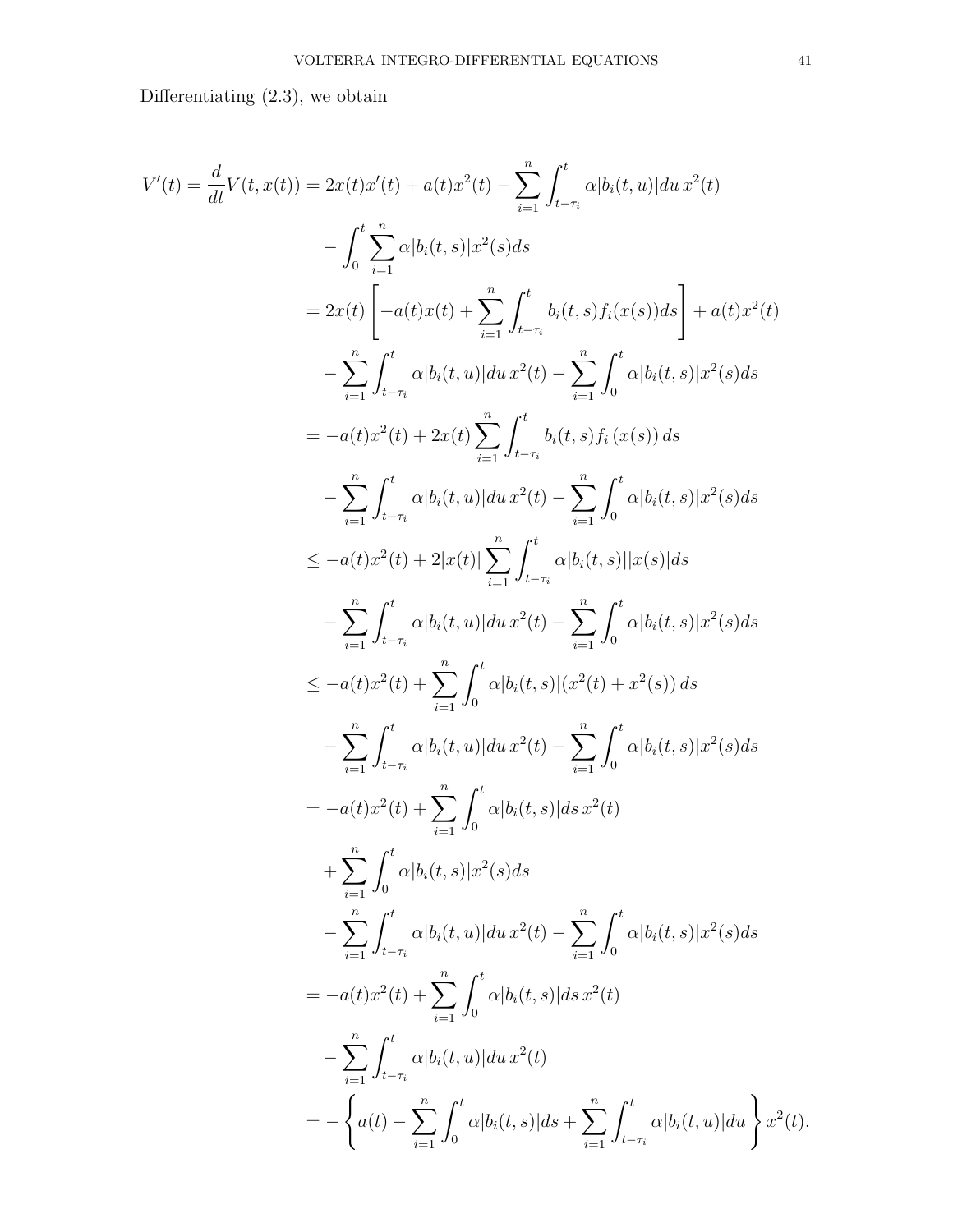Hence,

(2.5) 
$$
V'(t) \leq -\left\{ a(t) - \sum_{i=1}^{n} \int_{0}^{t} \alpha |b_{i}(t,s)| ds + \sum_{i=1}^{n} \int_{t-\tau_{i}}^{t} \alpha |b_{i}(t,u)| du \right\} x^{2}(t)
$$

for all  $t \geq 0$ . From condition  $(2.2)$ , we see that

$$
V'(t) \le 0 \quad \text{for} \quad t \ge t_0.
$$

This, together with (2.4), shows that all solutions of (1.1) are bounded, and in fact,

$$
(2.6) \t\t x2(t) \le V(t) \le V(t0)
$$

for all  $t \geq t_0$ . From the above estimate and the fact that

$$
V(t_0) = \varphi^2(t_0) + \int_0^{t_0} \left\{ a(s) - \sum_{i=1}^n \int_{s-\tau_i}^{t_0} \alpha |b_i(t, u)| du \right\} \varphi^2(s) ds \leq |\varphi|_{t_0}^2 B_0,
$$

where

$$
B_0 = 1 + \int_0^{t_0} \left\{ a(s) - \sum_{i=1}^n \int_{s-\tau_i}^{t_0} \alpha |b_i(t, u)| du \right\} ds,
$$

we obtain

$$
(2.7) \t\t |x(t)| \le |\varphi|_{t_0} \sqrt{B_0}
$$

for all  $t \ge t_0 \ge s - \tau$ . It immediately follows that the zero solution of (1.1) is stable, i.e., for any  $\varepsilon > 0$ , choose  $\delta = \varepsilon/\sqrt{B_0}$  and so for  $\varphi \in C[t_0 - \tau, t_0]$  with  $|\varphi|_{t_0} < \delta$ , we have

(2.8) 
$$
|x(t)| \leq \delta \sqrt{B_0} = \varepsilon.
$$

In our next theorem, we show that solutions are square integrable, i.e., they belong to the class  $L^2$ .

 $\Box$ 

**Theorem 2.2.** If in addition to conditions  $(H1)$ – $(H2)$  and  $(2.1)$ – $(2.2)$ , there exist  $t_1 \geq t_0$  and a constant  $k > 0$  such that either

(2.9) 
$$
a(t) - \sum_{i=1}^{n} \int_0^t \alpha |b_i(t, u)| du \ge k \quad \text{for} \quad t \ge t_1,
$$

or

(2.10) 
$$
a(s) - \sum_{i=1}^n \int_{s-\tau_i}^t \alpha |b_i(t, u)| du \ge k \quad \text{for} \quad t \ge s - \tau \ge t_0,
$$

then every solution of Eq. (1.1) belongs to  $L^2[0,\infty)$ .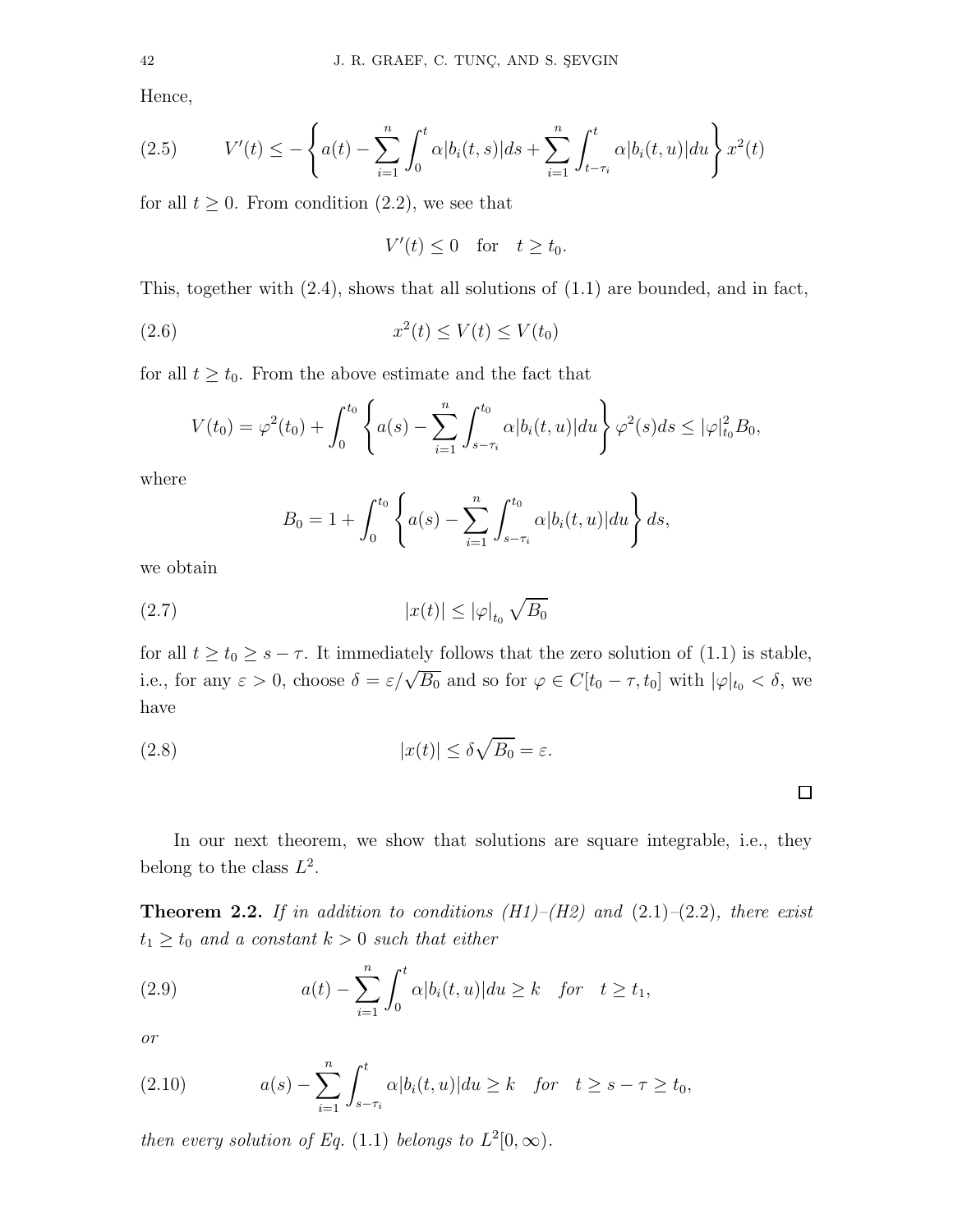$$
V'(t) \le -kx^2(t)
$$

for  $t \geq t_1$ . Integrating, we obtain

$$
k \int_{t_1}^t x^2(s)ds \le V(t_1) - V(t) \le V(t_1)
$$

so  $x \in L^2[0, \infty)$ .

If  $(2.10)$  holds, then from the definition of V, we have

(2.11) 
$$
x^{2}(t) + k \int_{t_{1}}^{t} x^{2}(s)ds \le V(t) \le V(t_{1}),
$$

so again  $x \in L^2[0, \infty)$ . This proves the theorem.

In order to show that the zero solution is globally asymptotically stable, we will have to require an additional condition.

**Theorem 2.3.** Let conditions  $(H1)$ – $(H2)$ ,  $(2.1)$ – $(2.2)$ , and either  $(2.9)$  or  $(2.10)$  hold. If there is a constant  $K > 0$  such that

(2.12) 
$$
a(t) + \sum_{i=1}^{n} \int_{t-\tau_i}^{t} \alpha |b_i(t,s)| ds \le K
$$

for all  $t \geq t_1$ , then the zero solution of (1.1) is globally asymptotically stable.

*Proof.* By Theorem 2.2, we have that every solution belongs to  $L^2[0,\infty)$ . From (1.1) and  $(2.7)$ , we have

(2.13) 
$$
|x'(t)| \le a(t) |\varphi|_{t_0} \sqrt{B_0} + \sum_{i=1}^n \int_{t-\tau_i}^t \alpha |b_i(t,s)| ds |\varphi|_{t_0} \sqrt{B_0}
$$

≤ |ϕ|<sup>t</sup><sup>0</sup> p (2.14) B0K,

so  $x'(t)$  is bounded. This together with the fact that  $x \in L^2[0,\infty)$  implies that  $x(t) \rightarrow 0$  as  $t \rightarrow \infty$ . Thus, the zero solution of (1.1) is globally asymptotically stable.  $\Box$ 

As simple examples such as  $x(t) = \frac{1}{t+1}$  show, a function belonging to  $L^2$  may not belong to  $L^1$ . We next develop conditions under which solutions of  $(1.1)$  do in fact belong to the class  $L^1[0,\infty)$ .

**Theorem 2.4.** If  $(2.1)$  holds, then all solutions of  $(1.1)$  are bounded and the zero solution of (1.1) is stable. If, in addition, there are constants  $k_1 > 0$  and  $0 \leq \beta < 1$ such that

$$
(2.15) \t a(t) \ge k_1
$$

 $\Box$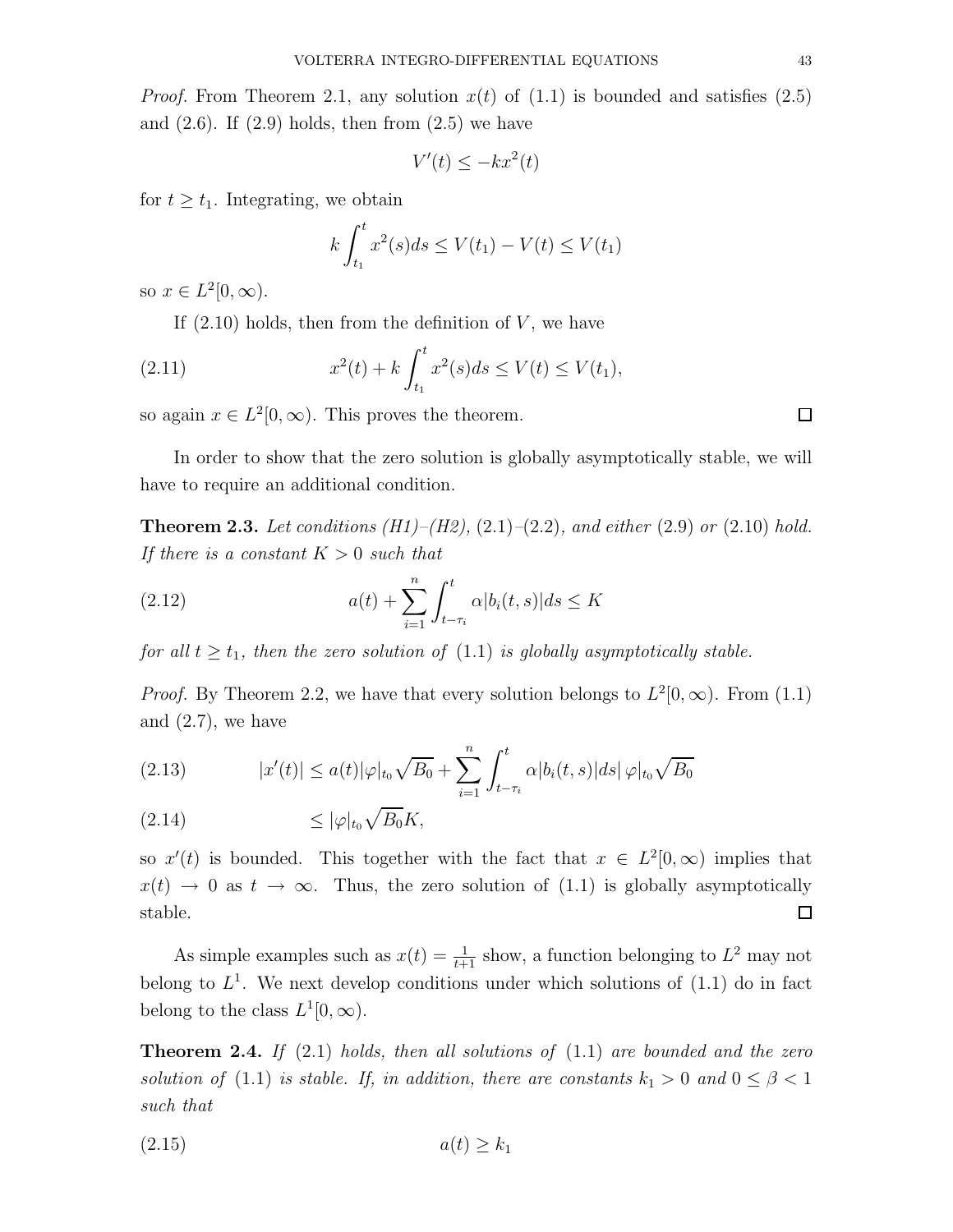and

(2.16) 
$$
\beta a(s) - \sum_{i=1}^{n} \int_{s-\tau_i}^{t} \alpha |b_i(t, u)| du \ge 0,
$$

then all solutions of (1.1) belong to  $L^1[0,\infty)$ . Moreover, if (2.12) also holds, then  $x \in L^2[0,\infty)$  and the zero solution of  $(1.1)$  is globally asymptotically stable.

Proof. Define the functional

$$
V_1 : [0, \infty) \times C[0, \infty) \to [0, \infty)
$$

by

(2.17) 
$$
V_1(t, \psi(\cdot)) = |\psi(t)| + \int_0^t \left\{ a(s) - \sum_{i=1}^n \int_{s-\tau_i}^t \alpha |b_i(t, u)| du \right\} |\psi(s)| ds.
$$

As described in [15, p. 26] and pointed out by Becker [4], for a continuously differentiable function  $h(t)$ ,  $|h(t)|$  has a right derivative  $D_r$  given by

$$
D_r|h(t)| = \begin{cases} h'(t)\operatorname{sgn} h(t), & \text{if } h(t) \neq 0\\ |h'(t)|, & \text{if } h(t) = 0. \end{cases}
$$

We then have

$$
D_r V_1(t) = D_r V_1(t, x(t)) = -a(t)|x(t)| + \sum_{i=1}^n \int_{t-\tau_i}^t b_i(t, s) f_i(x(s)) ds
$$
  
+  $a(t)|x(t)| - \sum_{i=1}^n \int_{t-\tau_i}^t \alpha |b_i(t, u)| du |x(t)|$   
-  $\sum_{i=1}^n \int_0^t \alpha |b_i(t, s)| x(s) | ds$   
 $\leq \sum_{i=1}^n \int_{t-\tau_i}^t \alpha |b_i(t, s)| |x(s)| ds - \sum_{i=1}^n \int_{t-\tau_i}^t \alpha |b_i(t, u)| du |x(t)|$   
-  $\sum_{i=1}^n \int_0^t \alpha |b_i(t, s)| |x(s)| ds$   
 $\leq - \sum_{i=1}^n \int_{t-\tau_i}^t \alpha |b_i(t, s)| ds |x(t)|$   
 $\leq 0.$ 

Now  $V_1(t) \geq |x(t)|$  by (2.1), so the boundedness of solutions and the stability of the zero solution follow as in Theorem 2.1.

Next we modify the functional in (2.17), i.e., consider

(2.18) 
$$
V_{\beta}(t, \psi(\cdot)) = |\psi(t)| + \int_0^t \left\{ \beta a(s) - \sum_{i=1}^n \int_{s-\tau_i}^t \alpha |b_i(t, u)| du \right\} |\psi(s)| ds.
$$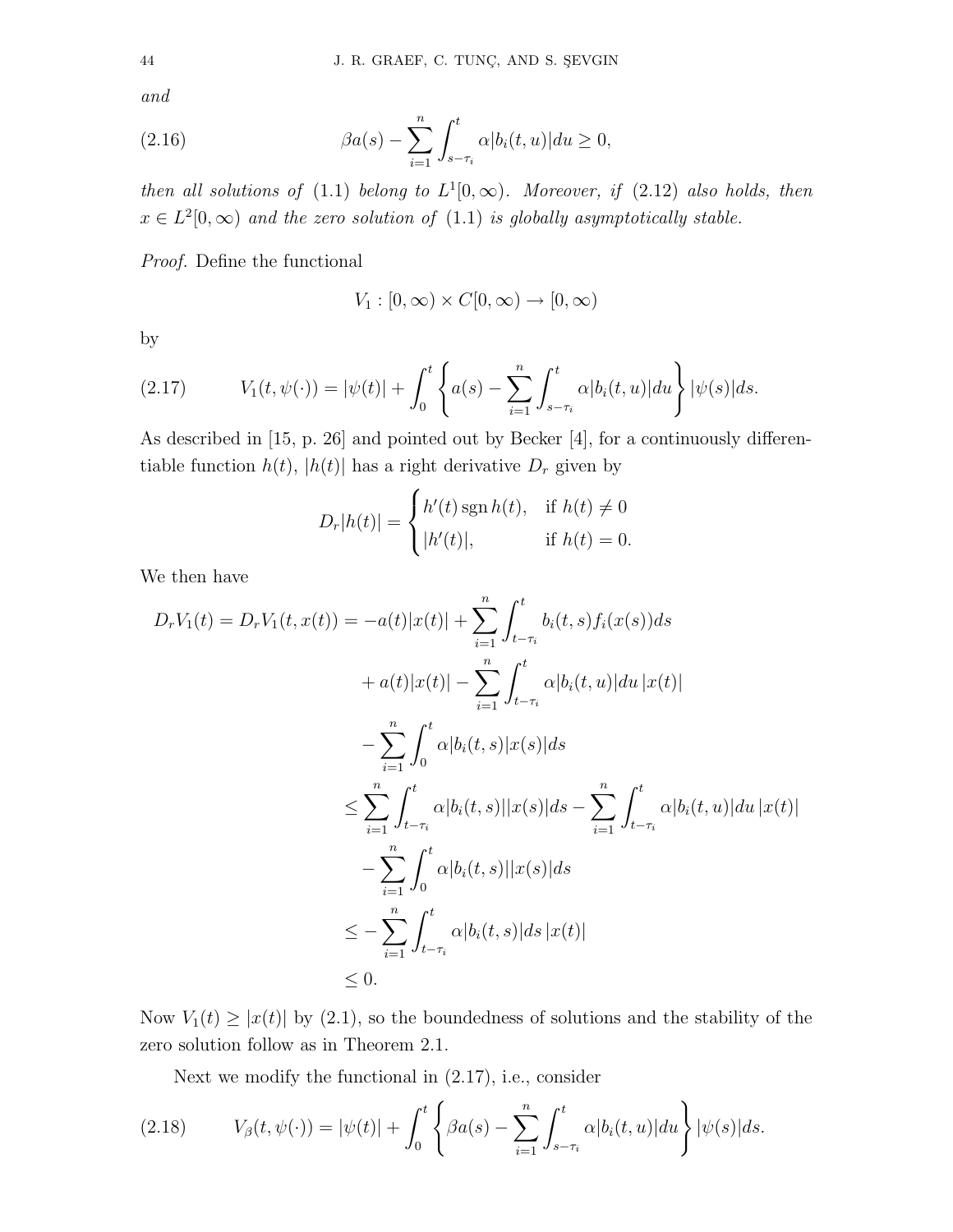Then,

$$
D_r V'_{\beta}(t) = -a(t)|x(t)| + \sum_{i=1}^n \int_{t-\tau_i}^t b_i(t,s) f_i(x(s)) ds
$$
  
+  $\beta a(t)|x(t)| - \sum_{i=1}^n \int_{t-\tau_i}^t \alpha |b_i(t,u)| du |x(t)| - \sum_{i=1}^n \int_0^t \alpha |b_i(t,s)| x(s) | ds$   

$$
\leq -(1-\beta)a(t)|x(t)| - \sum_{i=1}^n \int_{t-\tau_i}^t \alpha |b_i(t,u)| du |x(t)|
$$
  

$$
\leq -(1-\beta)k_1|x(t)|
$$
  

$$
\leq 0
$$

by (2.15). Integrating, we obtain

$$
(1 - \beta)k \int_{t_0}^t |x(s)| ds \le V_\beta(t_0) - V_\beta(t)
$$

so  $x \in L^1[t_0, \infty)$ .

Now if (2.12) also holds, as in the proof of Theorem 2.3 we can easily show that  $|x'(t)|$  is bounded. This, together with the fact that  $x \in L^1[0,\infty)$  implies  $x \in$  $L^2[0,\infty)$ , guarantees that  $x(t) \to 0$  as  $t \to \infty$ , and so the zero solution of (1.1) is globally asymptotically stable.  $\Box$ 

## REFERENCES

- [1] M. Abramowitz and I. A. Stegun, Handbook of Mathematical Functions with Formulas, Graphs, and Mathematical Tables, National Bureau of Standards Applied Mathematics Series, Vol. 55., Government Printing Office, Washington, D.C., 1964.
- [2] I. Barbălat, Systèmes d'équations différentielles d'oscillations non linéaires, Rev. Math. Pures Appl. 4 (1959), 267–270.
- [3] L. C. Becker, Principal matrix solutions and variation of parameters for a Volterra integrodifferential equation and its adjoint, *Electron. J. Qual. Theory Differ. Equ.* 2006, No. 14, 22 pp.
- [4] L. C. Becker, Uniformly continuous solutions of Volterra equations and global asymptotic stability, Cubo 11 (2009), 1–24.
- [5] T. A. Burton, Stability theory for Volterra equations, *J. Differential Equations* 32 (1979), 101– 118.
- [6] T. A. Burton, Stability and Periodic Solutions of Ordinary and Functional-differential Equations, Mathematics in Science and Engineering, Vol. 178, Academic Press, Orlando, 1985.
- [7] T. A. Burton, Volterra Integral and Differential Equations, Second edition, Mathematics in Science and Engineering, Vol. 202, Elsevier, Amsterdam, 2005.
- [8] T. A. Burton, A Liapunov functional for a linear integral equation, *Electron. J. Qual. Theory* Differ. Equ. 2010, No. 10, 10 pp.
- [9] T. A. Burton and W. E. Mahfoud, Stability criteria for Volterra equations, Trans. Amer. Math. Soc. 279 (1983), 143-174.